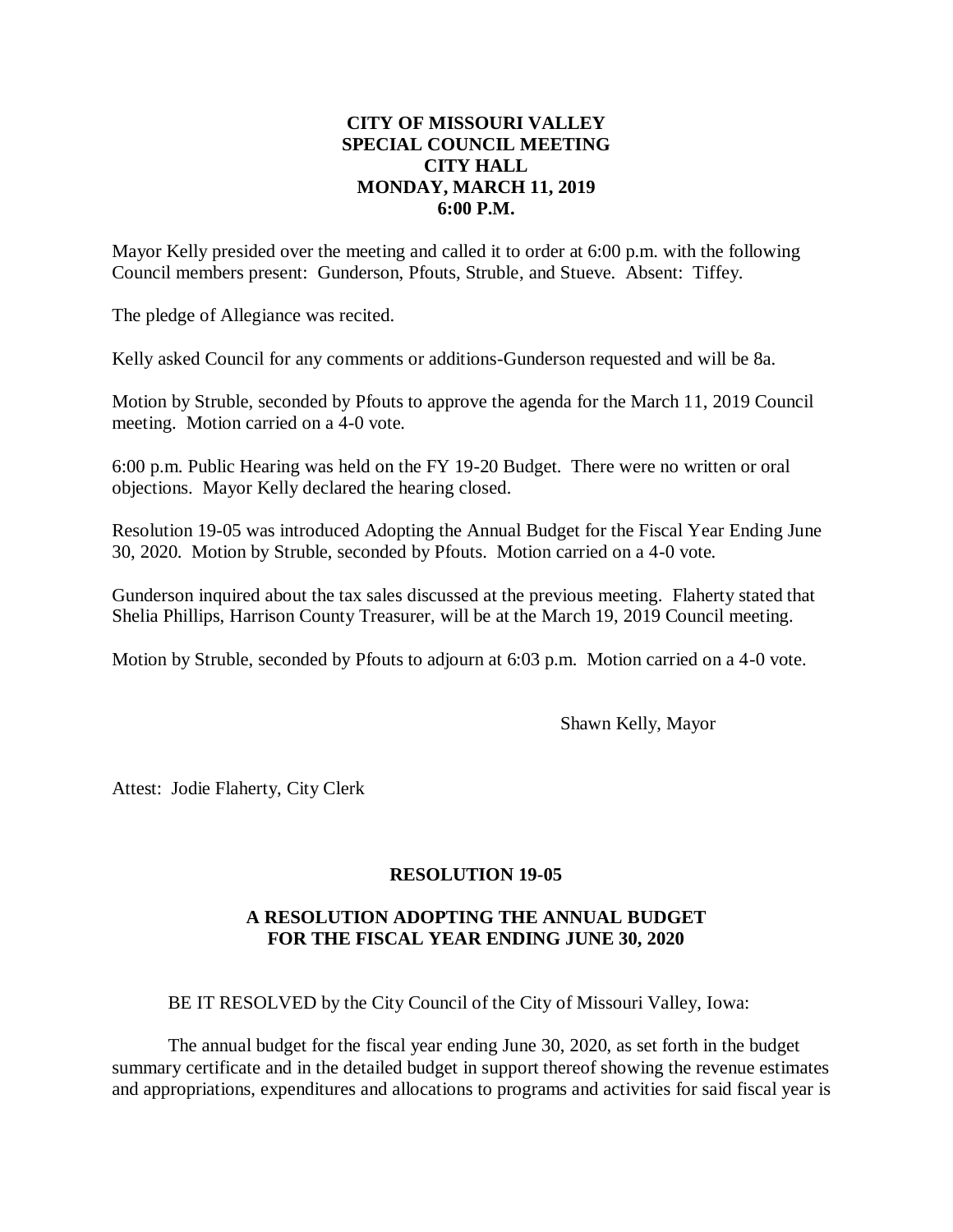adopted and the Clerk is directed to make the filing required by law and to set up her books in accordance with the summary and details as adopted.

PASSED AND ADOPTED this 11th day of March, 2019.

 $\frac{1}{\sqrt{2}}$  ,  $\frac{1}{\sqrt{2}}$  ,  $\frac{1}{\sqrt{2}}$  ,  $\frac{1}{\sqrt{2}}$  ,  $\frac{1}{\sqrt{2}}$  ,  $\frac{1}{\sqrt{2}}$  ,  $\frac{1}{\sqrt{2}}$  ,  $\frac{1}{\sqrt{2}}$  ,  $\frac{1}{\sqrt{2}}$  ,  $\frac{1}{\sqrt{2}}$  ,  $\frac{1}{\sqrt{2}}$  ,  $\frac{1}{\sqrt{2}}$  ,  $\frac{1}{\sqrt{2}}$  ,  $\frac{1}{\sqrt{2}}$  ,  $\frac{1}{\sqrt{2}}$ Shawn Kelly, Mayor

ATTEST:

Jodie Flaherty City Clerk

\_\_\_\_\_\_\_\_\_\_\_\_\_\_\_\_\_\_\_\_\_\_\_\_\_\_\_\_\_\_